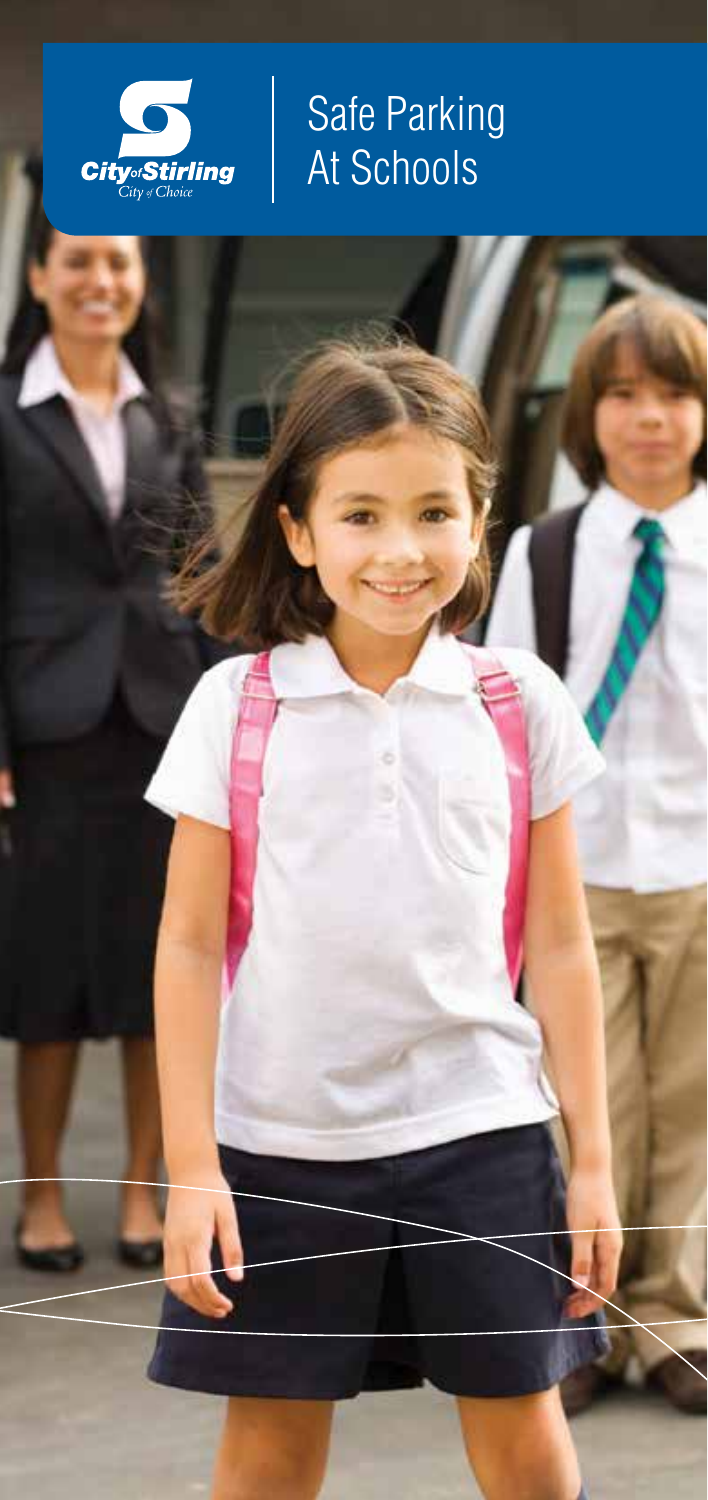# **School Parking**

Areas in and around schools present potential parking problems as there may be speeding motorists, busy roads and limited parking bays.

#### **Offences include:**

- Parking over footpaths
- Blocking driveways
- Parking in a No Stopping or No Parking area
- Double parking
- Parking on a verge without the owner's consent
- Parking facing the wrong way.

## **Remember**

It is also an offence to stop or park a vehicle:

- Within three metres of a continuous dividing line or median strip
- Within ten metres of an intersection/corner (without traffic control signals)
- On a median strip or traffic island
- So that any portion is within a bus zone.

### **How can parents help?**

- Walk or cycle to school when dropping off or collecting children
- Park nearby and walk a short distance to the school
- Plan your trip so you arrive on the school side of the road
- Avoid leaving your vehicle for long periods
- Adhere to signage at all times
- Form a School Road Safety committee (contact your principal and P&C)
- Use public transport
- Slow down around schools and be aware.

## **How can schools help?**

- Educate students about parking procedures around the school
- Encourage children to educate their parents and carers on safe school parking
- Establish a **supervised** Kiss-n-Ride facility or traffic policy, which can be published for the reference of all parents and carers
- Notify parents of any problems via school newsletters and at assemblies.

# **We can help!**

The City of Stirling officers conduct regular school parking patrols during school times and are happy to help with any parking concerns your school may have. We can attend your school to remind parents about safe parking and follow up by issuing infringements if needed.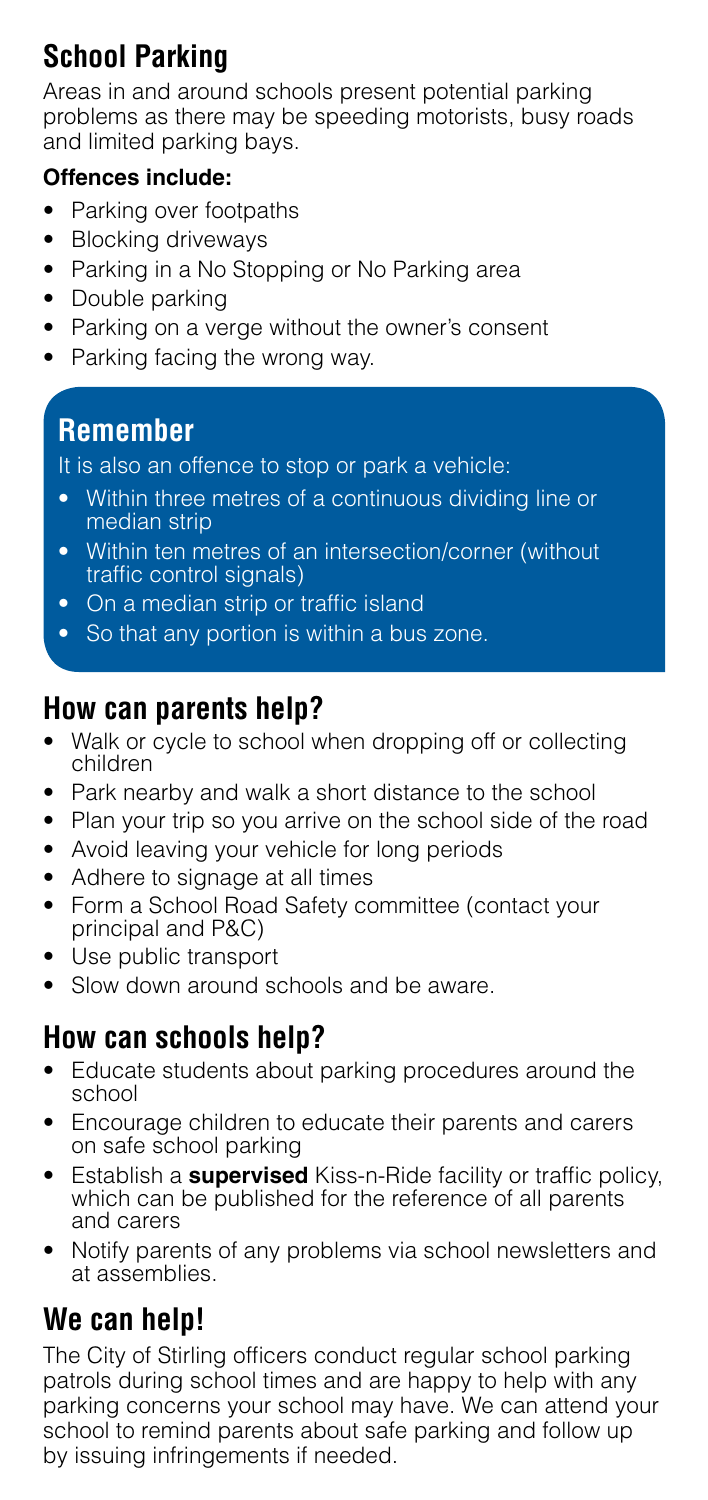

### **No stopping areas**

No Stopping areas can be defined by signage or a continuous yellow line painted along the edge of a road. A driver is not permitted to stop on a length of road or in an area to where no stopping restrictions apply. Vehicles may only stop in these zones to comply with other regulations (for example at traffic lights or to avoid an accident). Drivers are not permitted to drop off passengers or goods in "No Stopping" areas.

# **Double parking**

A driver must not stop a vehicle so that any portion of the vehicle is between any other stopped vehicle and the centre of the road.



# **Parking DOs and DON'Ts**

#### **DOs**

- Be aware
- Be courteous
- Be responsible
- Use the Kiss and Drive facility (if provided)
- Observe and adhere to all regulatory signage
- **Drive Safely.**

#### **DON'Ts**

- Block driveways
- Park on footpaths
- Park in Bus Zones
- Obstruct children's crossings
- Park on a verge without consent
- Double park.